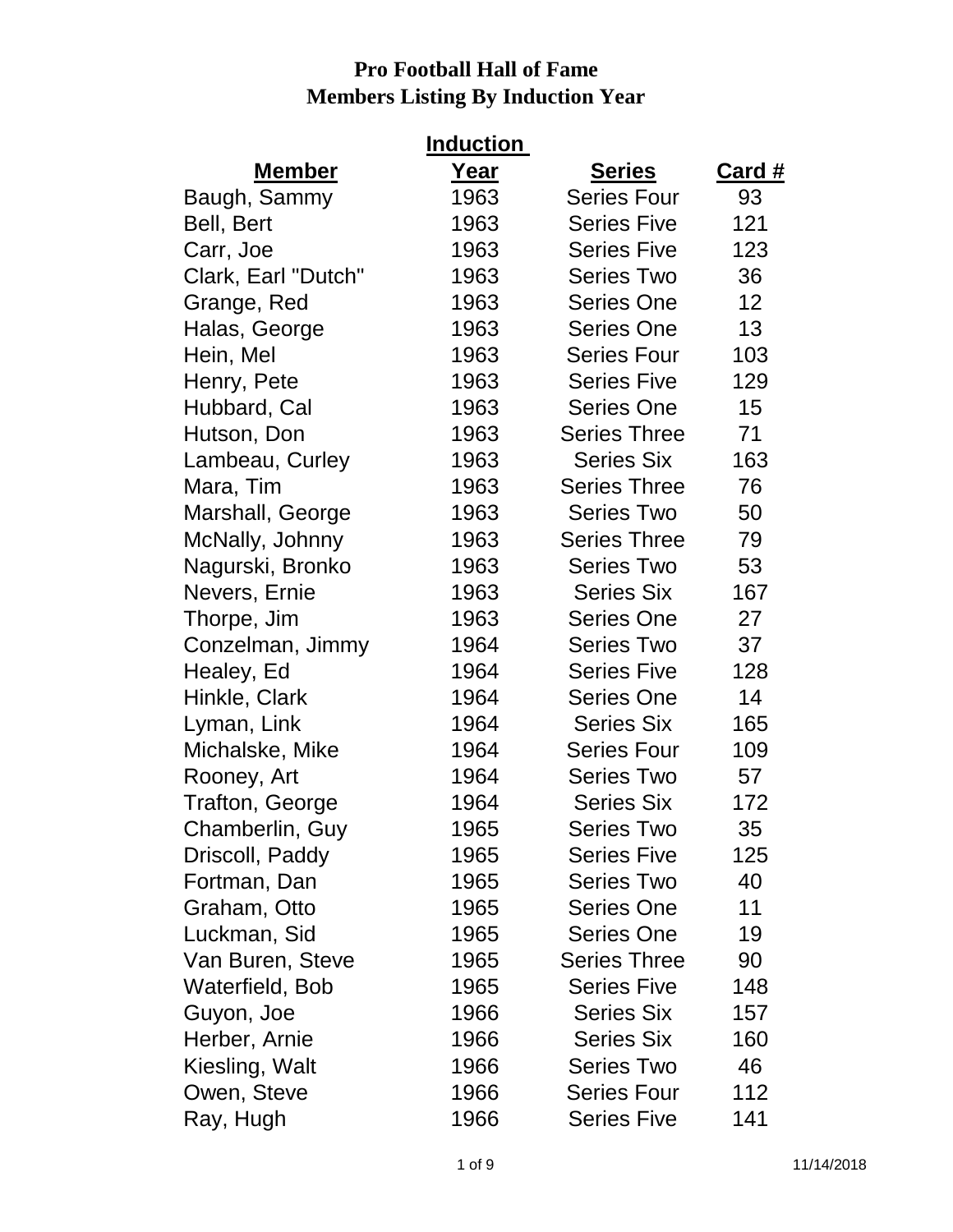| <b>Induction</b>        |      |                     |        |  |
|-------------------------|------|---------------------|--------|--|
| <b>Member</b>           | Year | <b>Series</b>       | Card # |  |
| Turner, Bulldog         | 1966 | <b>Series Three</b> | 89     |  |
| Bednarik, Chuck         | 1967 | <b>Series Four</b>  | 94     |  |
| <b>Bidwell, Charles</b> | 1967 | <b>Series Four</b>  | 95     |  |
| Brown, Paul             | 1967 | <b>Series Two</b>   | 34     |  |
| Layne, Bobby            | 1967 | <b>Series Two</b>   | 48     |  |
| Reeves, Dan             | 1967 | <b>Series Four</b>  | 114    |  |
| Strong, Ken             | 1967 | <b>Series Four</b>  | 117    |  |
| Stydahar, Joe           | 1967 | <b>Series Two</b>   | 58     |  |
| Tunnell, Emlen          | 1967 | <b>Series Six</b>   | 173    |  |
| <b>Battles, Cliff</b>   | 1968 | <b>Series One</b>   | 3      |  |
| Donovan, Art            | 1968 | <b>Series Three</b> | 66     |  |
| Hirsch, Elroy           | 1968 | <b>Series Two</b>   | 43     |  |
| Milner, Wayne           | 1968 | <b>Series Two</b>   | 52     |  |
| Motley, Marion          | 1968 | <b>Series Three</b> | 80     |  |
| Trippi, Charley         | 1968 | <b>Series Two</b>   | 60     |  |
| Wojciechowicz, Alex     | 1968 | <b>Series Four</b>  | 120    |  |
| Edwards, Turk           | 1969 | <b>Series One</b>   | 8      |  |
| Neale, Earle            | 1969 | <b>Series Three</b> | 82     |  |
| Nomellini, Leo          | 1969 | <b>Series Four</b>  | 111    |  |
| Perry, Joe              | 1969 | <b>Series One</b>   | 23     |  |
| <b>Stautner, Ernie</b>  | 1969 | <b>Series Six</b>   | 171    |  |
| Christensian, Jack      | 1970 | <b>Series Six</b>   | 152    |  |
| Fears, Tom              | 1970 | <b>Series One</b>   | 9      |  |
| McElhenny, Hugh         | 1970 | <b>Series Four</b>  | 108    |  |
| Pihos, Pete             | 1970 | <b>Series Three</b> | 84     |  |
| Brown, Jim              | 1971 | <b>Series One</b>   | 6      |  |
| Hewitt, Bill            | 1971 | <b>Series Four</b>  | 104    |  |
| Kinard, Frank           | 1971 | <b>Series One</b>   | 17     |  |
| Lombardi, Vince         | 1971 | <b>Series Three</b> | 75     |  |
| Robustelli, Andy        | 1971 | <b>Series Five</b>  | 142    |  |
| Tittle, YA              | 1971 | <b>Series Three</b> | 88     |  |
| Van Brocklin, Norm      | 1971 | <b>Series Four</b>  | 119    |  |
| Hunt, Lamar             | 1972 | <b>Series Five</b>  | 131    |  |
| Marchetti, Gino         | 1972 | <b>Series Six</b>   | 166    |  |
| Matson, Ollie           | 1972 | <b>Series Three</b> | 77     |  |
| Page, Alan              | 1972 | <b>Series Four</b>  | 113    |  |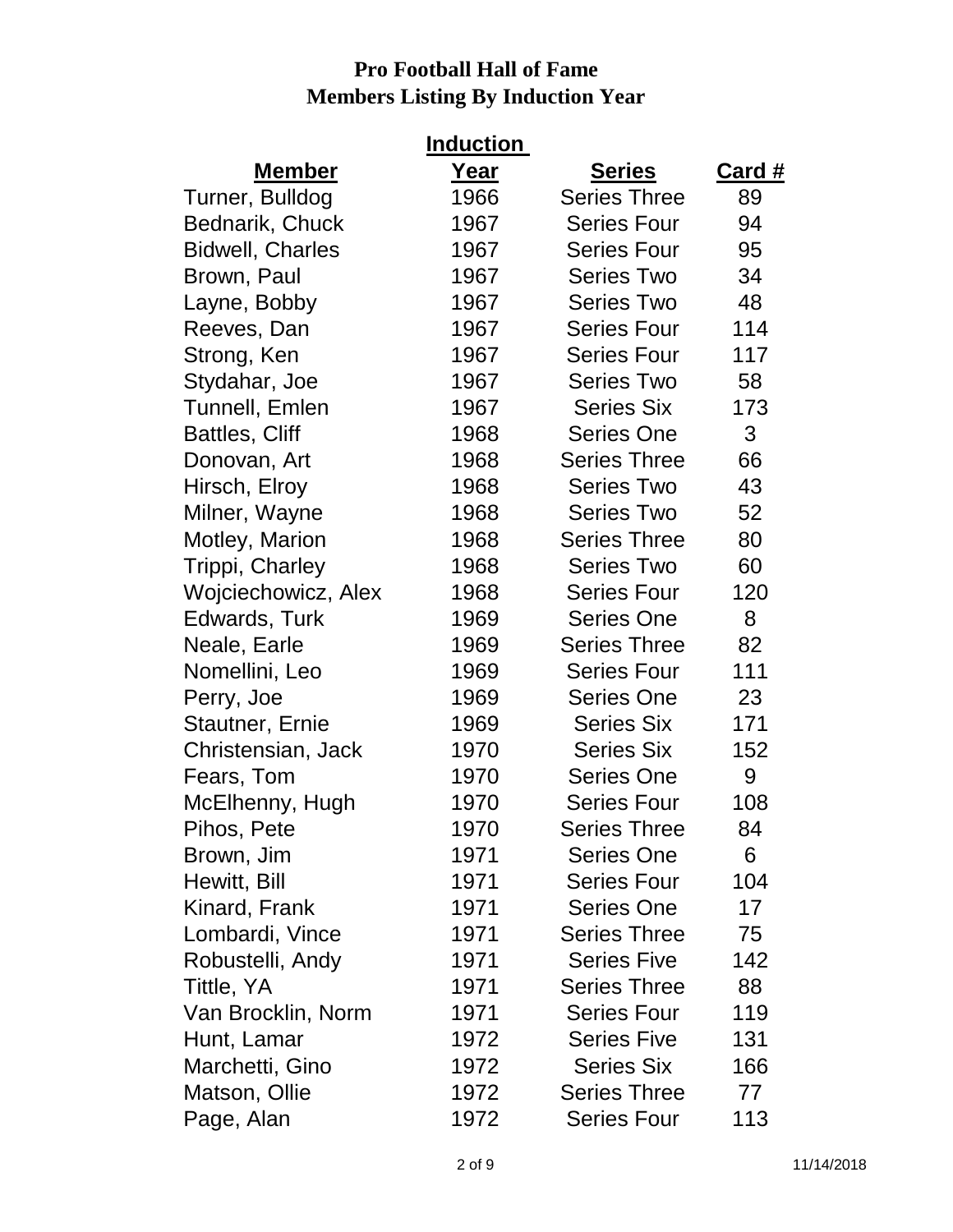| <b>Induction</b> |      |                     |                |  |
|------------------|------|---------------------|----------------|--|
| <b>Member</b>    | Year | <b>Series</b>       | <b>Card #</b>  |  |
| Parker, Clarence | 1972 | <b>Series Three</b> | 83             |  |
| Berry, Raymond   | 1973 | <b>Series Two</b>   | 33             |  |
| Parker, Jim      | 1973 | <b>Series One</b>   | 22             |  |
| Schmidt, Joe     | 1973 | <b>Series Five</b>  | 144            |  |
| Canadeo, Tony    | 1974 | <b>Series Three</b> | 65             |  |
| George, Bill     | 1974 | <b>Series Two</b>   | 42             |  |
| Groza, Lou       | 1974 | <b>Series Three</b> | 69             |  |
| Lane, Dick       | 1974 | <b>Series One</b>   | 18             |  |
| Brown, Roosevelt | 1975 | <b>Series Six</b>   | 151            |  |
| Connor, George   | 1975 | <b>Series One</b>   | $\overline{7}$ |  |
| Lavelli, Dante   | 1975 | <b>Series Four</b>  | 105            |  |
| Moore, Lenny     | 1975 | <b>Series Five</b>  | 137            |  |
| Flaherty, Ray    | 1976 | <b>Series Three</b> | 67             |  |
| Ford, Len        | 1976 | <b>Series Four</b>  | 100            |  |
| Taylor, Jim      | 1976 | <b>Series Five</b>  | 145            |  |
| Gifford, Frank   | 1977 | <b>Series One</b>   | 10             |  |
| Gregg, Forrest   | 1977 | <b>Series Three</b> | 68             |  |
| Sayers, Gale     | 1977 | <b>Series Four</b>  | 116            |  |
| Starr, Bart      | 1977 | <b>Series Six</b>   | 170            |  |
| Willis, Bill     | 1977 | <b>Series Five</b>  | 150            |  |
| Alworth, Lance   | 1978 | <b>Series One</b>   | 1              |  |
| Ewbank, Weeb     | 1978 | <b>Series Four</b>  | 99             |  |
| Leemans, Tuffy   | 1978 | <b>Series Two</b>   | 49             |  |
| Nitschke, Ray    | 1978 | <b>Series Two</b>   | 55             |  |
| Wilson, Larry    | 1978 | <b>Series One</b>   | 29             |  |
| Butkus, Dick     | 1979 | <b>Series Three</b> | 63             |  |
| Lary, Yale       | 1979 | <b>Series Two</b>   | 47             |  |
| Mix, Ron         | 1979 | <b>Series Four</b>  | 110            |  |
| Unitas, Johnny   | 1979 | Class of '97        | 174            |  |
| Adderley, Herb   | 1980 | <b>Series Four</b>  | 91             |  |
| Jones, Deacon    | 1980 | <b>Series Three</b> | 72             |  |
| Lilly, Bob       | 1980 | <b>Series Four</b>  | 106            |  |
| Otto, Jim        | 1980 | <b>Series Five</b>  | 139            |  |
| Badgro, Morris   | 1981 | <b>Series One</b>   | $\overline{2}$ |  |
| Blanda, George   | 1981 | <b>Series Five</b>  | 122            |  |
| Davis, Willie    | 1981 | <b>Series Six</b>   | 153            |  |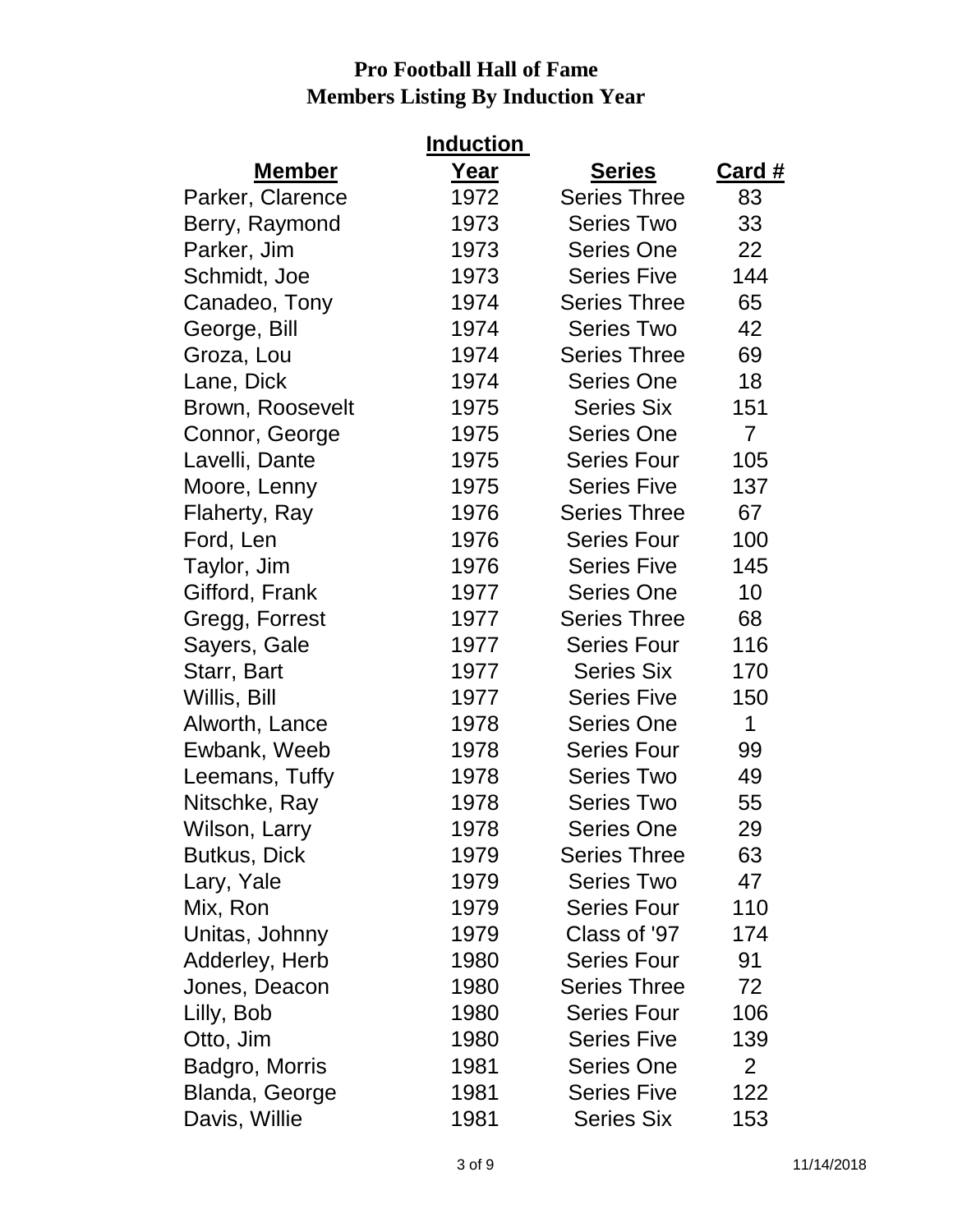| <b>Induction</b>          |      |                     |        |  |
|---------------------------|------|---------------------|--------|--|
| <b>Member</b>             | Year | <b>Series</b>       | Card # |  |
| Ringo, Jim                | 1981 | <b>Series Two</b>   | 56     |  |
| Atkins, Doug              | 1982 | <b>Series Two</b>   | 31     |  |
| Huff, Sam                 | 1982 | <b>Series One</b>   | 16     |  |
| Musso, George             | 1982 | <b>Series Three</b> | 81     |  |
| Olsen, Merlin             | 1982 | <b>Series One</b>   | 21     |  |
| Bell, Bobby               | 1983 | <b>Series Two</b>   | 32     |  |
| Gillman, Sid              | 1983 | <b>Series Four</b>  | 101    |  |
| Jurgensen, Sonny          | 1983 | <b>Series Three</b> | 74     |  |
| Mitchell, Bobby           | 1983 | <b>Series One</b>   | 20     |  |
| Warfield, Paul            | 1983 | <b>Series One</b>   | 28     |  |
| Brown, Willie             | 1984 | <b>Series Four</b>  | 96     |  |
| McComrack, Mike           | 1984 | <b>Series Three</b> | 78     |  |
| Taylor, Charley           | 1984 | <b>Series Two</b>   | 59     |  |
| Weinmeister, Arnie        | 1984 | <b>Series Five</b>  | 149    |  |
| Gatski, Frank             | 1985 | <b>Series Two</b>   | 41     |  |
| Namath, Joe               | 1985 | <b>Series Two</b>   | 54     |  |
| Rozelle, Pete             | 1985 | <b>Series One</b>   | 24     |  |
| Simpson, O.J.             | 1985 | <b>Series Six</b>   | 168    |  |
| Staubach, Roger           | 1985 | <b>Series Three</b> | 86     |  |
| Hornung, Paul             | 1986 | <b>Series Two</b>   | 44     |  |
| Houston, Ken              | 1986 | <b>Series Five</b>  | 130    |  |
| Lanier, Willie            | 1986 | <b>Series Five</b>  | 134    |  |
| Tarkenton, Fran           | 1986 | <b>Series One</b>   | 26     |  |
| Walker, Doak              | 1986 | <b>Series Five</b>  | 146    |  |
| Csonka, Larry             | 1987 | <b>Series Five</b>  | 124    |  |
| Dawson, Len               | 1987 | <b>Series Two</b>   | 38     |  |
| Greene, Joe               | 1987 | <b>Series Six</b>   | 156    |  |
| Johnson, John H           | 1987 | <b>Series Two</b>   | 45     |  |
| Langer, Jim               | 1987 | <b>Series Six</b>   | 164    |  |
| Maynard, Don              | 1987 | <b>Series Five</b>  | 136    |  |
| Upshaw, Gene              | 1987 | <b>Series Four</b>  | 118    |  |
| <b>Bilentnikoff, Fred</b> | 1988 | <b>Series Three</b> | 61     |  |
| Ditka, Mike               | 1988 | <b>Series Two</b>   | 39     |  |
| Ham, Jack                 | 1988 | <b>Series Four</b>  | 102    |  |
| <b>Blount, Mel</b>        | 1989 | <b>Series One</b>   | 4      |  |
| <b>Bradshaw, Terry</b>    | 1989 | <b>Series One</b>   | 5      |  |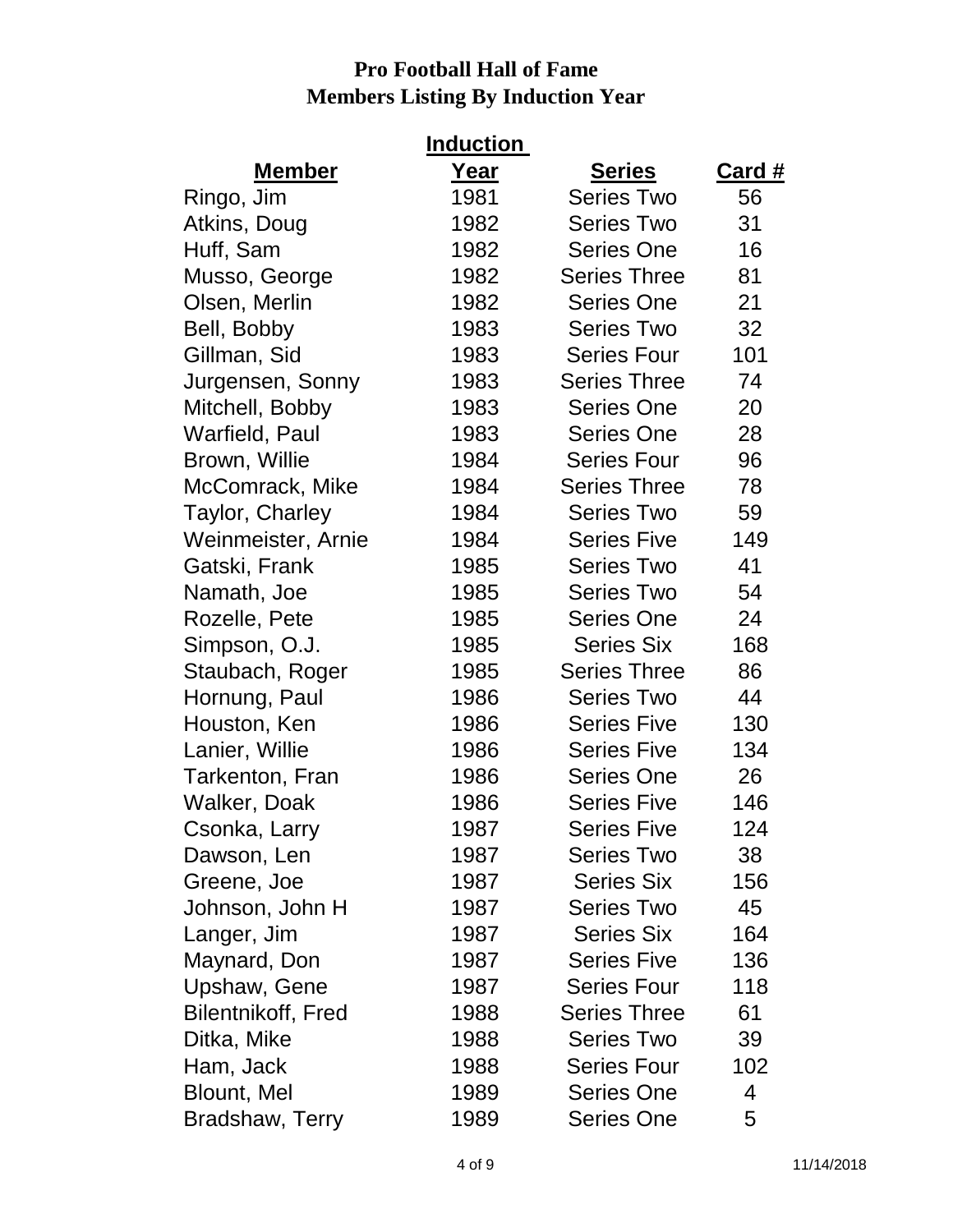| <b>Induction</b> |      |                     |               |  |
|------------------|------|---------------------|---------------|--|
| <b>Member</b>    | Year | <b>Series</b>       | <u>Card #</u> |  |
| Shell, Art       | 1989 | <b>Series One</b>   | 25            |  |
| Wood, Willie     | 1989 | <b>Series One</b>   | 30            |  |
| Buchanan, Buck   | 1990 | <b>Series Three</b> | 62            |  |
| Griese, Bob      | 1990 | <b>Series Five</b>  | 127           |  |
| Harris, Franco   | 1990 | <b>Series Six</b>   | 158           |  |
| Hendricks, Ted   | 1990 | <b>Series Six</b>   | 159           |  |
| Lambert, Jack    | 1990 | <b>Series Five</b>  | 132           |  |
| Landry, Tom      | 1990 | <b>Series Five</b>  | 133           |  |
| St. Clair, Bob   | 1990 | <b>Series Five</b>  | 143           |  |
| Campbell, Earl   | 1991 | <b>Series Three</b> | 64            |  |
| Hannah, John     | 1991 | <b>Series Three</b> | 70            |  |
| Jones, Stan      | 1991 | <b>Series Three</b> | 73            |  |
| Schramm, Tex     | 1991 | <b>Series Three</b> | 85            |  |
| Stenerud, Jan    | 1991 | <b>Series Three</b> | 87            |  |
| Barney, Lem      | 1992 | <b>Series Four</b>  | 92            |  |
| Davis, Al        | 1992 | <b>Series Four</b>  | 97            |  |
| Mackey, John     | 1992 | <b>Series Four</b>  | 107           |  |
| Riggins, John    | 1992 | <b>Series Four</b>  | 115           |  |
| Fouts, Dan       | 1993 | <b>Series Five</b>  | 126           |  |
| Little, Larry    | 1993 | <b>Series Five</b>  | 135           |  |
| Noll, Chuck      | 1993 | <b>Series Five</b>  | 138           |  |
| Payton, Walter   | 1993 | <b>Series Five</b>  | 140           |  |
| Walsh, Bill      | 1993 | <b>Series Five</b>  | 147           |  |
| Dorsett, Tony    | 1994 | <b>Series Six</b>   | 154           |  |
| Grant, Bud       | 1994 | <b>Series Six</b>   | 155           |  |
| Johnson, Jimmy   | 1994 | <b>Series Six</b>   | 161           |  |
| Kelly, Leroy     | 1994 | <b>Series Six</b>   | 162           |  |
| Smith, Jackie    | 1994 | <b>Series Six</b>   | 169           |  |
| White, Randy     | 1994 | <b>Series Six</b>   | 175           |  |
| Finks, Jim       | 1995 | Class of '95        | 176           |  |
| Jordon, Henry    | 1995 | Class of '95        | 177           |  |
| Largent, Steve   | 1995 | Class of '95        | 178           |  |
| Selmon, Lee Roy  | 1995 | Class of '95        | 179           |  |
| Winslow, Kellen  | 1995 | Class of '95        | 180           |  |
| Creekmur, Lou    | 1996 | Class of '96        | 181           |  |
| Dierdorf, Dan    | 1996 | Class of '96        | 182           |  |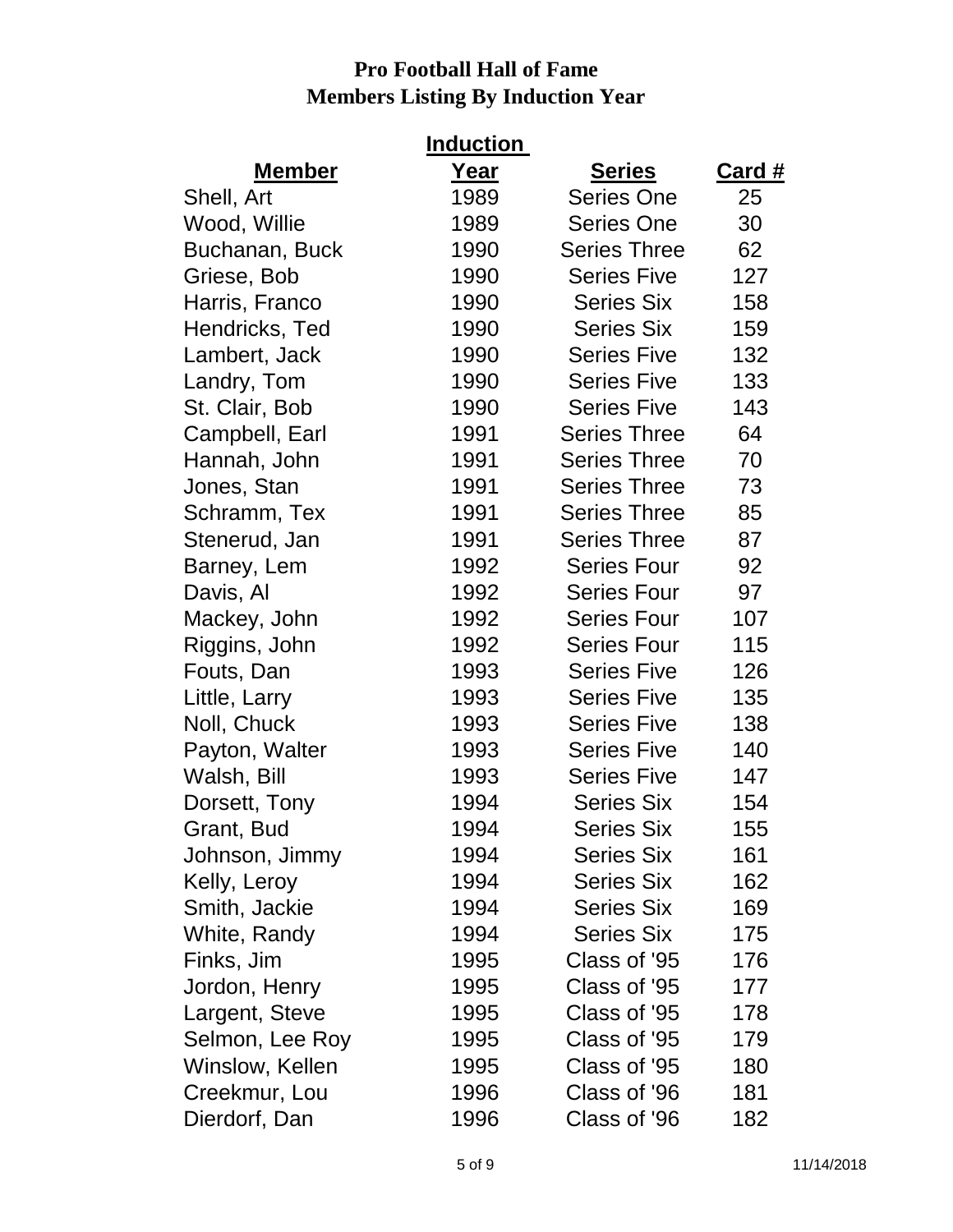| <b>Induction</b>        |      |                    |               |  |
|-------------------------|------|--------------------|---------------|--|
| <b>Member</b>           | Year | <b>Series</b>      | <b>Card #</b> |  |
| Dudley, Bill            | 1996 | <b>Series Four</b> | 98            |  |
| Gibbs, Joe              | 1996 | Class of '96       | 183           |  |
| Joiner, Charlie         | 1996 | Class of '96       | 184           |  |
| McAfee, George          | 1996 | <b>Series Two</b>  | 51            |  |
| Renfro, Mel             | 1996 | Class of '96       | 185           |  |
| Haynes, Mike            | 1997 | Class of '97       | 186           |  |
| Mara, Wellington        | 1997 | Class of '97       | 187           |  |
| Shula, Don              | 1997 | Class of '97       | 188           |  |
| Webster, Mike           | 1997 | Class of '97       | 189           |  |
| Krause, Paul            | 1998 | Class of '98       | 190           |  |
| McDonald, Tommy         | 1998 | Class of '98       | 191           |  |
| Munoz, Anthony          | 1998 | Class of '98       | 192           |  |
| Singletary, Mike        | 1998 | Class of '98       | 193           |  |
| Stephenson, Dwight      | 1998 | Class of '98       | 194           |  |
| Dickerson, Eric         | 1999 | Class of '99       | 195           |  |
| Mack, Tom               | 1999 | Class of '99       | 196           |  |
| Newsome, Ozzie          | 1999 | Class of '99       | 197           |  |
| Shaw, Billy             | 1999 | Class of '99       | 198           |  |
| Taylor, Lawrence        | 1999 | Class of '99       | 199           |  |
| Long, Howie             | 2000 | Class of 2000      | 200           |  |
| Lott, Ronnie            | 2000 | Class of 2000      | 201           |  |
| Montana, Joe            | 2000 | Class of 2000      | 202           |  |
| Rooney, Dan             | 2000 | Class of 2000      | 203           |  |
| Wilcox, Dave            | 2000 | Class of 2000      | 204           |  |
| <b>Buoniconti, Nick</b> | 2001 | Class of 2001      | 205           |  |
| Levy, Marv              | 2001 | Class of 2001      | 206           |  |
| Munchak, Mike           | 2001 | Class of 2001      | 207           |  |
| Slater, Jackie          | 2001 | Class of 2001      | 208           |  |
| Swann, Lynn             | 2001 | Class of 2001      | 209           |  |
| Yary, Ron               | 2001 | Class of 2001      | 210           |  |
| Youngblood, Jack        | 2001 | Class of 2001      | 211           |  |
| Allen, George           | 2002 | Class of 2002      | 212           |  |
| Casper, Dave            | 2002 | Class of 2002      | 213           |  |
| Hampton, Dave           | 2002 | Class of 2002      | 214           |  |
| Kelly, Jim              | 2002 | Class of 2002      | 215           |  |
| Stallworth, John        | 2002 | Class of 2002      | 216           |  |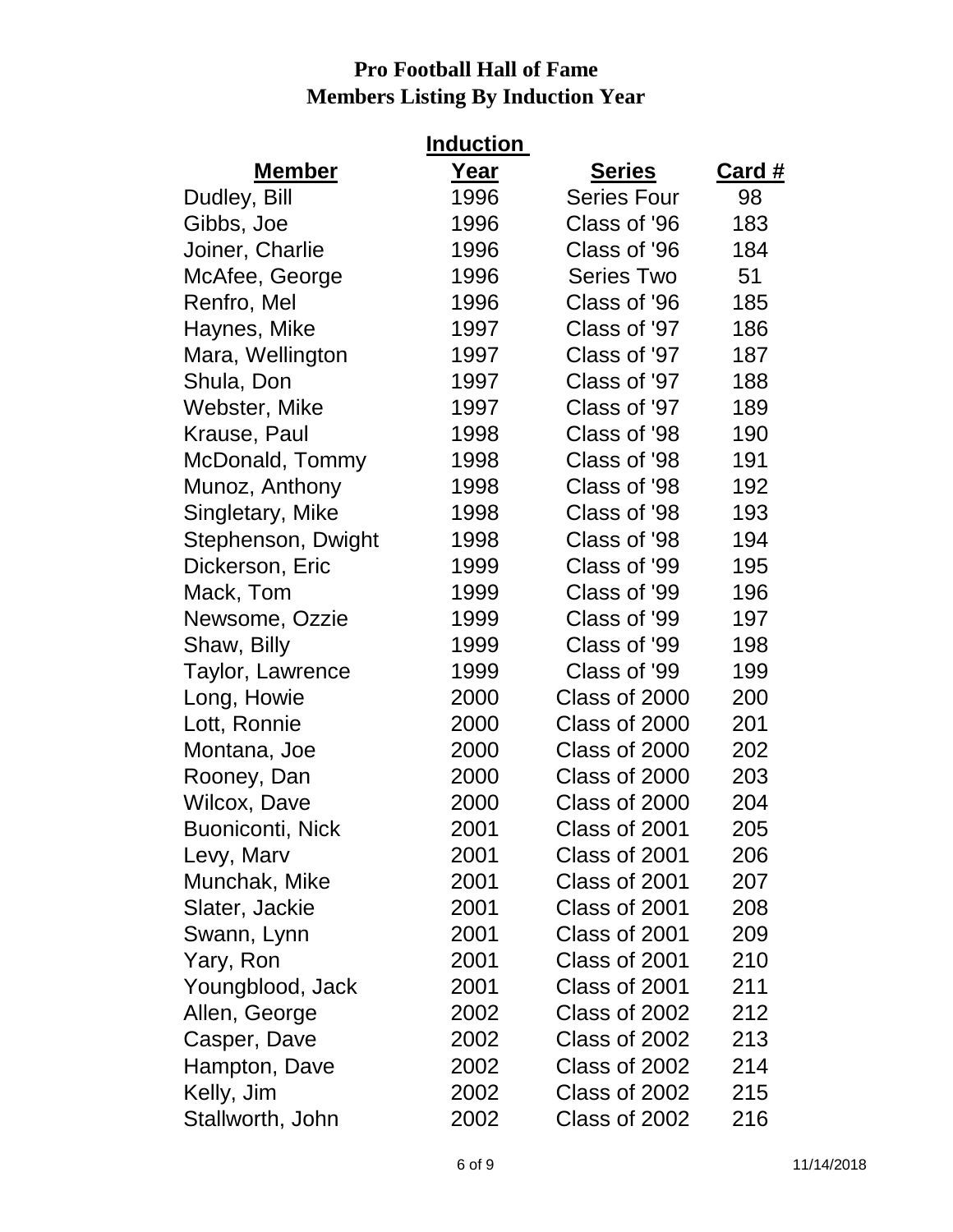|                        | <b>Induction</b> |               |               |
|------------------------|------------------|---------------|---------------|
| <b>Member</b>          | Year             | <b>Series</b> | <b>Card #</b> |
| Allen, Marcus          | 2003             | Class of 2003 | 217           |
| Bethea, Elvin          | 2003             | Class of 2003 | 218           |
| DeLamielleure, Joe     | 2003             | Class of 2003 | 219           |
| Lofton, James          | 2003             | Class of 2003 | 220           |
| Stram, Hank            | 2003             | Class of 2003 | 221           |
| Brown, Bob             | 2004             | Class of 2004 | 222           |
| Eller, Carl            | 2004             | Class of 2004 | 223           |
| Elway, John            | 2004             | Class of 2004 | 224           |
| <b>Sanders Barry</b>   | 2004             | Class of 2004 | 225           |
| Friedman, Bennie       | 2005             | Class of 2005 | 226           |
| Marino, Dan            | 2005             | Class of 2005 | 227           |
| Pollard, Fritz         | 2005             | Class of 2005 | 228           |
| Young, Steve           | 2005             | Class of 2005 | 229           |
| Aikman, Troy           | 2006             | Class of 2006 | 230           |
| Carson, Harry          | 2006             | Class of 2006 | 231           |
| Madden, John           | 2006             | Class of 2006 | 232           |
| Moon, Warren           | 2006             | Class of 2006 | 233           |
| White, Reggie          | 2006             | Class of 2006 | 234           |
| Wright, Rayfield       | 2006             | Class of 2006 | 235           |
| Hickerson, Gene        | 2007             | Class of 2007 | 236           |
| Irvin, Michael         | 2007             | Class of 2007 | 237           |
| Matthews, Bruce        | 2007             | Class of 2007 | 238           |
| Sanders, Charlie       | 2007             | Class of 2007 | 239           |
| Thomas, Thurmas        | 2007             | Class of 2007 | 240           |
| Wehrli, Roger          | 2007             | Class of 2007 | 241           |
| Dean, Fred             | 2008             | Class of 2008 | 242           |
| Green, Darrell         | 2008             | Class of 2008 | 243           |
| Monk, Art              | 2008             | Class of 2008 | 244           |
| Thomas, Emmitt         | 2008             | Class of 2008 | 245           |
| Tippett, Andre         | 2008             | Class of 2008 | 246           |
| Zimmerman, Gary        | 2008             | Class of 2008 | 247           |
| Hayes, Bob             | 2009             | Class of 2009 | 248           |
| McDaniel, Randall      | 2009             | Class of 2009 | 249           |
| Smith, Bruce           | 2009             | Class of 2009 | 250           |
| <b>Thomas, Derrick</b> | 2009             | Class of 2009 | 251           |
| Wilson, Ralph          | 2009             | Class of 2009 | 252           |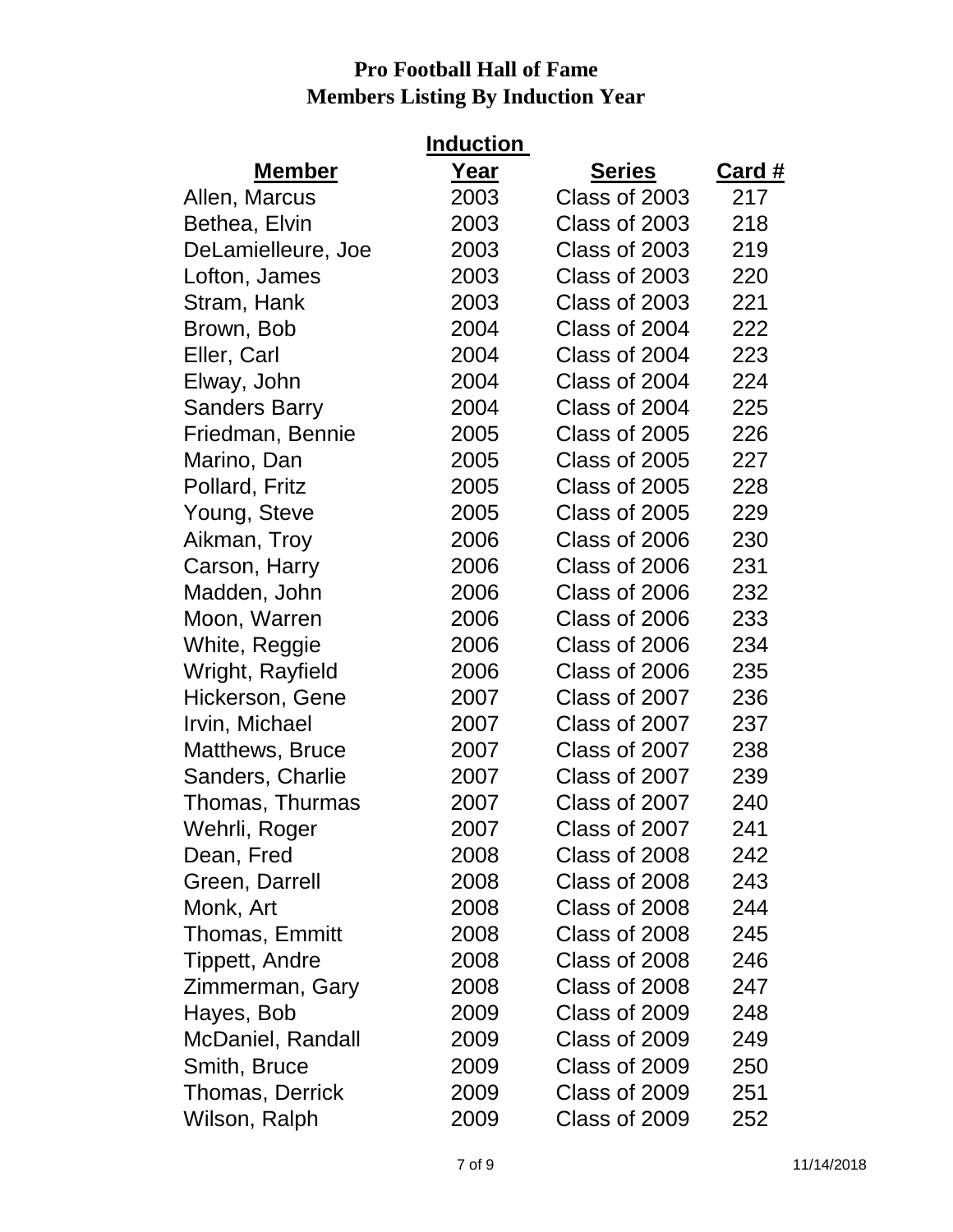| <b>Induction</b>       |      |                    |        |  |
|------------------------|------|--------------------|--------|--|
| <b>Member</b>          | Year | <b>Series</b>      | Card # |  |
| Woodson, Rod           | 2009 | Class of 2009      | 253    |  |
| Grimm, Russ            | 2010 | Class of 2010      | 254    |  |
| Jackson, Ricky         | 2010 | Class of 2010      | 255    |  |
| LeBeau, Dick           | 2010 | Class of 2010      | 256    |  |
| Little, Floyd          | 2010 | Class of 2010      | 257    |  |
| Randle, John           | 2010 | Class of 2010      | 258    |  |
| Rice, Jerry            | 2010 | Class of 2010      | 260    |  |
| Smith, Emmitt          | 2010 | Class of 2010      | 259    |  |
| Dent, Richard          | 2011 | Class of 2011      | 261    |  |
| Faulk, Marshall        | 2011 | Class of 2011      | 262    |  |
| Hanburger, Chris       | 2011 | Class of 2011      | 263    |  |
| <b>Richter, Les</b>    | 2011 | Class of 2011      | 264    |  |
| Sabol, Ed              | 2011 | Class of 2011      | 265    |  |
| Sanders, Deion         | 2011 | Class of 2011      | 266    |  |
| Sharpe, Shannon        | 2011 | Class of 2011      | 267    |  |
| Butler, Jack           | 2012 | Class of 2012      | 268    |  |
| Dawson, Dermontti      | 2012 | Class of 2012      | 269    |  |
| Doleman, Chris         | 2012 | Class of 2012      | 270    |  |
| Kennedy, Cortez        | 2012 | Class of 2012      | 271    |  |
| Martin, Curtis         | 2012 | Class of 2012      | 272    |  |
| Roaf, Willie           | 2012 | Class of 2012      | 273    |  |
| Allen, Larry           | 2013 | <b>Class 02013</b> | 274    |  |
| Carter, Cris           | 2013 | <b>Class 02013</b> | 275    |  |
| Culp, Curley           | 2013 | <b>Class 02013</b> | 276    |  |
| Ogden, Jonathan        | 2013 | <b>Class 02013</b> | 277    |  |
| Parcells, Bill         | 2013 | <b>Class 02013</b> | 278    |  |
| Robinson, Dave         | 2013 | <b>Class 02013</b> | 279    |  |
| Sapp, Warren           | 2013 | <b>Class 02013</b> | 280    |  |
| <b>Brooks, Derrick</b> | 2014 | Class of 2014      | 281    |  |
| Guy, Ray               | 2014 | Class of 2014      | 282    |  |
| Humphrey, Claude       | 2014 | Class of 2014      | 283    |  |
| Jones, Walter          | 2014 | Class of 2014      | 284    |  |
| Reed, Andre            | 2014 | Class of 2014      | 285    |  |
| Strahan, Michael       | 2014 | Class of 2014      | 286    |  |
| Williams, Aeneas       | 2014 | Class of 2014      | 287    |  |
| Bettis, Jerome         | 2015 | Class of 2015      | 288    |  |